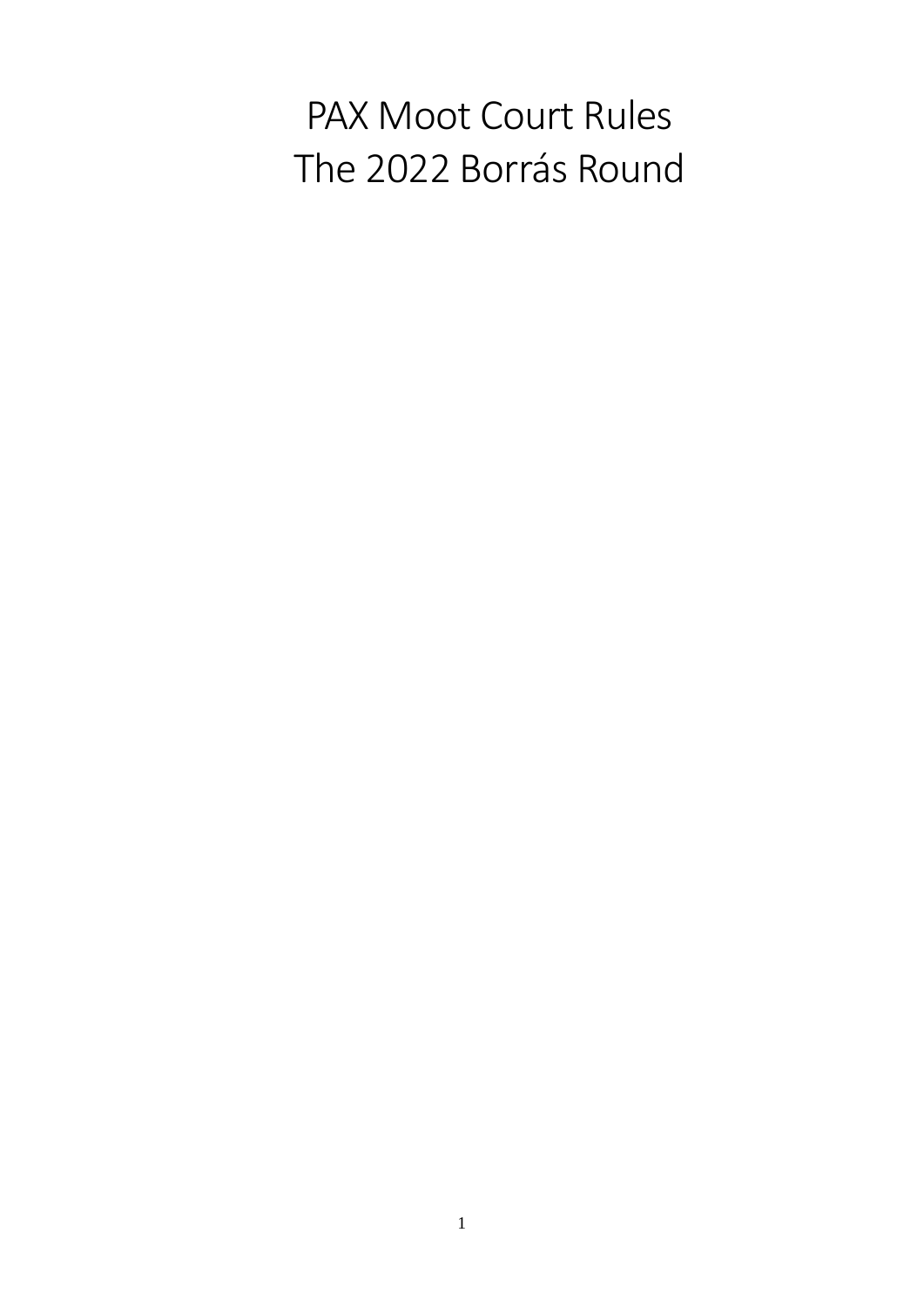# Contents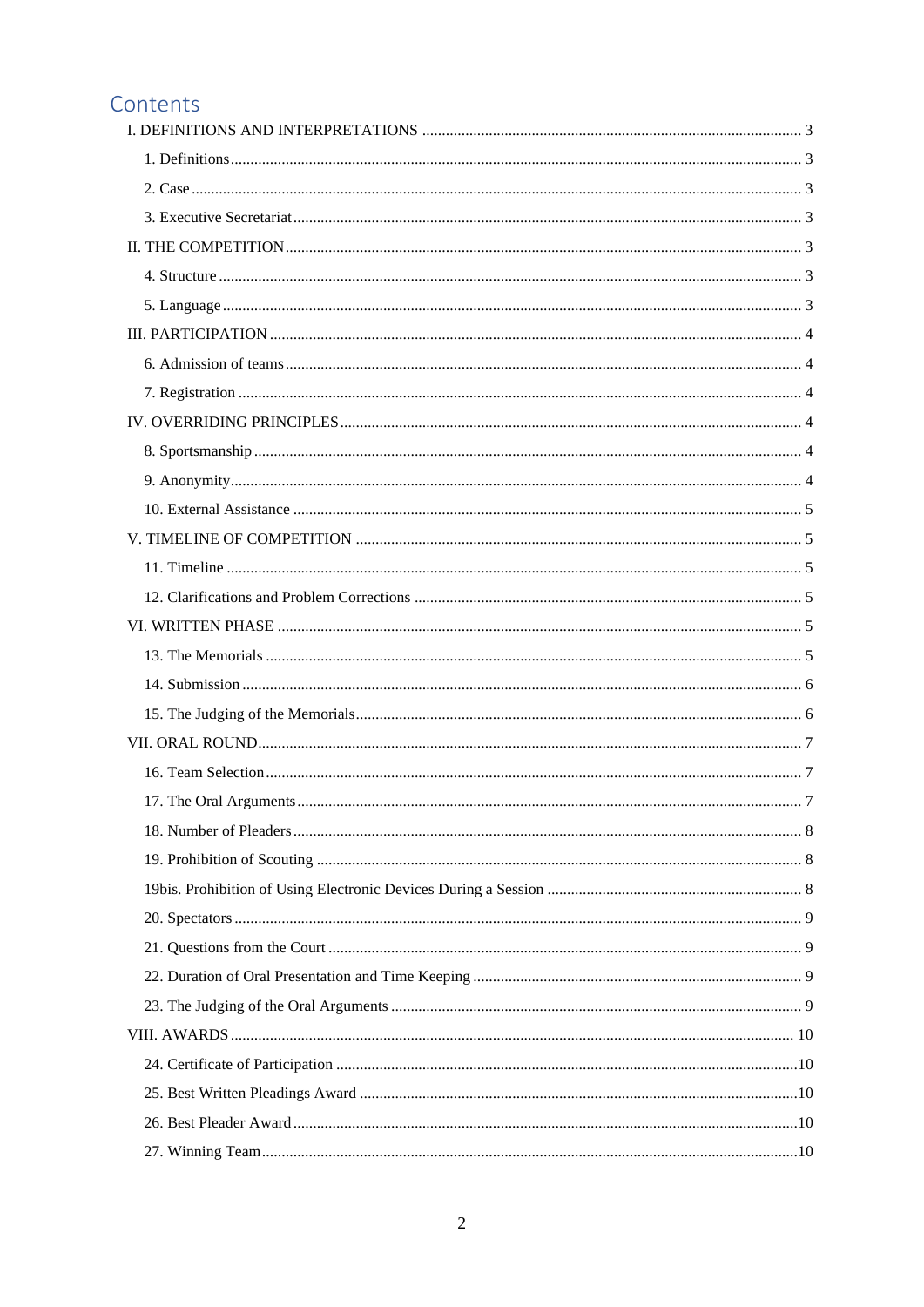# <span id="page-2-0"></span>I. DEFINITIONS AND INTERPRETATIONS

#### <span id="page-2-1"></span>1. Definitions

1.1. The following definitions are used in the Rules:

• "Bench" means private international law experts assessing either written pleadings or oral arguments (or both);

• "Case", "Problem" or "Problem Question" means a hypothetical law problem, which will be pleaded during the Competition;

- "Competition" means the Pax Moot Borrás Round;
- "Court" means the Bench or a part hereof at the Oral Round;
- "Executive Secretariat" means the persons defined in the Rules;

• "OT" means an organising team to help in the arranging of the Competition under the direction of the Executive Secretariat

#### <span id="page-2-2"></span>2. Case

2.1. The case is a hypothetical private international law problem, which is pleaded in front of the Court during each season's Competition and which is prepared yearly by private international law experts upon the invitation of the Competition. The Case is published on the website on 15 November 2021.

#### <span id="page-2-3"></span>3. Executive Secretariat

3.1. The OT will designate an Executive Secretariat among its members. The Executive Secretariat's task, other than specified in the following paragraphs, is to ensure that the Competition is carried out in consistency with the overall spirit and aim of the competition and to resolve all matters which would otherwise be detrimental to the organisation of the Competition. In particular, where the Bench is not able to reach a decision, the Executive Secretariat will have the final decision, including but not limited to matters of disqualification and calculation of results.

3.2. All decisions of the Executive Secretariat are final and not subject to appeal.

#### <span id="page-2-4"></span>II. THE COMPETITION

#### <span id="page-2-5"></span>4. Structure

4.1 The Competition consists of two phases:

• a written phase, in which all teams shall prepare written pleadings for both the Applicant and the Respondent;

• and an oral phase, in which the teams who are selected on the basis of their written pleadings according to Article 16 of the Rules, shall defend their argumentation before the Court, pleading for both, the Applicant and the Respondent.

#### <span id="page-2-6"></span>5. Language

5.1. English is the official language throughout the Competition. Participants must use exclusively English in the written and oral phases of the competition.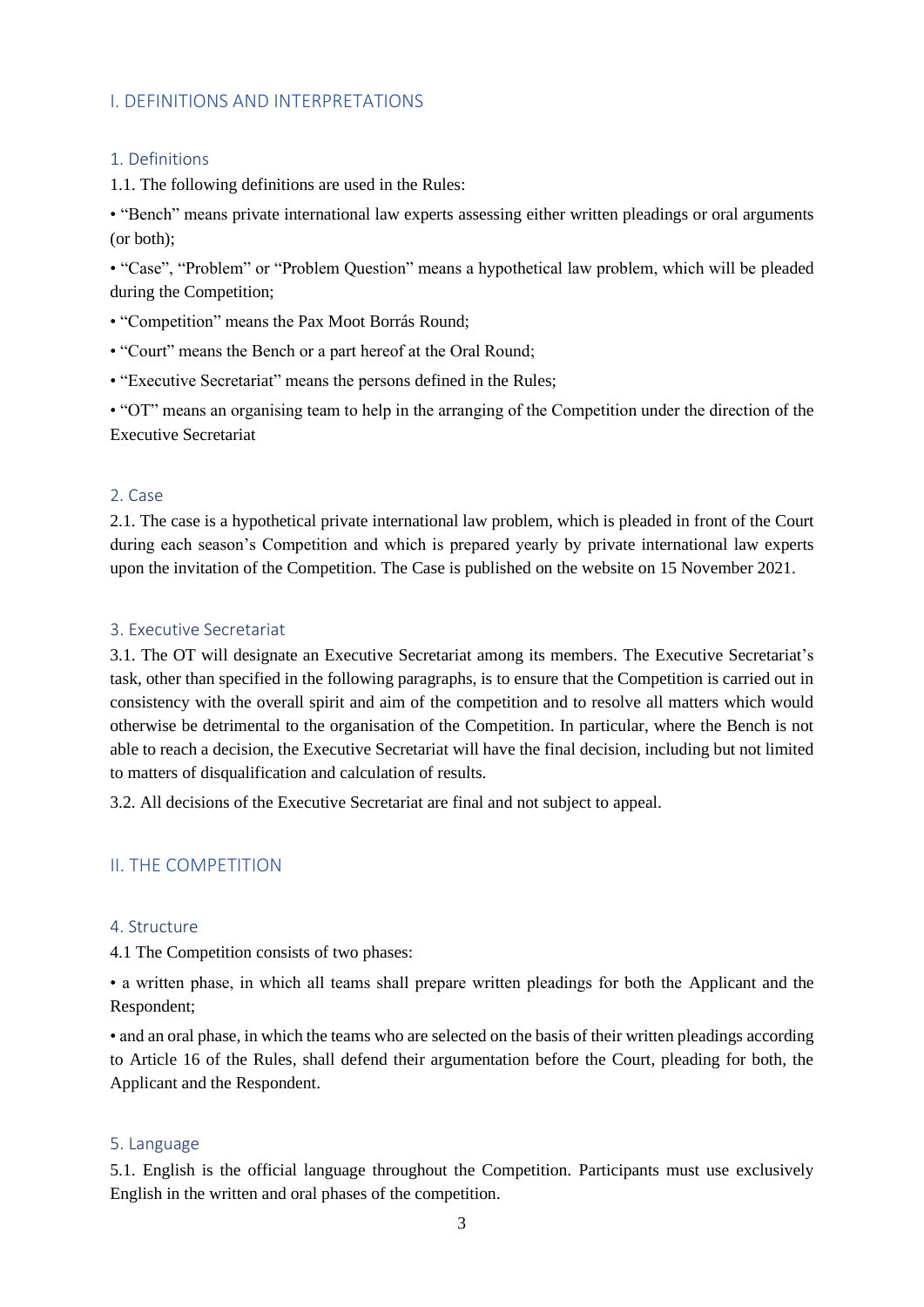#### <span id="page-3-0"></span>III. PARTICIPATION

#### <span id="page-3-1"></span>6. Admission of teams

6.1. There shall only be one team per university.

6.2. Only students from a university or law faculty enrolled in undergraduate or master programmes, without already having obtained a bar qualification, are allowed to participate.

6.3. The team shall consist of two to four law students and they must be enrolled in the same university or law faculty. Students being on exchange in another country are eligible to participate as team members of the host university. The teams shall submit their team composition via the registration form available at the Competition's website.

6.4. Any change in the composition of a team is only permitted after approval by the Executive Secretariat.

6.5. Each team may have a team coach. A team coach may only assist in general discussions concerning the Case, general points of law, research techniques, linguistic matters or presentational skills and may give no substantive advice. The team coach is not allowed to actively take part in the oral pleadings once the competition has begun officially. Teams that are deemed to have breached this rule, will be disqualified with immediate effect by the Executive Secretariat.

6.6. Team Members and Team Coaches are not allowed to communicate with the Bench about Competition related matters throughout the competition.

#### <span id="page-3-2"></span>7. Registration

7. A team is considered as a participating team after the Executive Secretariat has timely received the official registration confirmation.

# <span id="page-3-3"></span>IV. OVERRIDING PRINCIPLES

#### <span id="page-3-4"></span>8. Sportsmanship

8.1. The participants must conduct themselves in a sportsmanlike manner at all stages of the Competition.

#### <span id="page-3-5"></span>9. Anonymity

9.1. Strict anonymity of the teams is required during the written submission phase. Each team must choose an alias when submitting the written memorial.

9.2. During the competition, teams shall not refer to their opponent, whether personally or as a group, explicitly by their personal identify. Instead they are encouraged to use official references such as "the Applicant", and "the Respondent".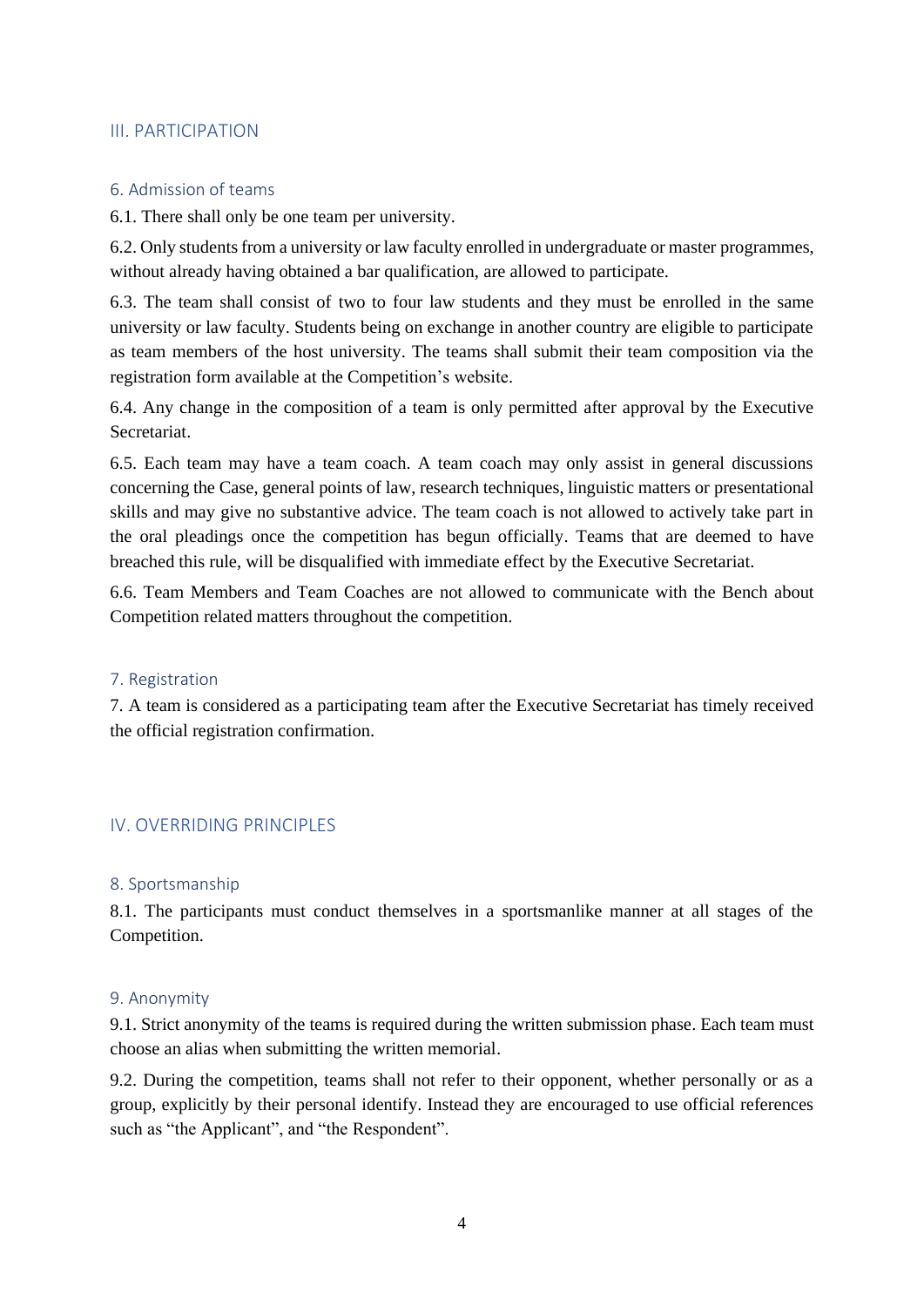#### <span id="page-4-0"></span>10. External Assistance

10.1. During the preparation of the case, external assistance, including that from a faculty member or a coach or similar, shall be limited to a general discussion of issues, suggestions as to research resources and linguistic help.

10.2. External assistance that would interfere with the final submission of pleading, which must be an effort of the team only, is strictly prohibited and will be severely penalised upon determination by the Executive Secretariat.

10.3. During the oral part of the competition, the sharing of another team's substantial arguments with its future opponents is especially prohibited and may result in severe point deductions or disqualification at the discretion of the Executive Secretariat.

# <span id="page-4-1"></span>V. TIMELINE OF COMPETITION

#### <span id="page-4-2"></span>11. Timeline

11.1 The detailed timeline of the Competition is available on the [Pax Moot website.](https://paxmoot.eu/)

## <span id="page-4-3"></span>12. Clarifications and Problem Corrections

12.1. Each team may submit maximum 5 clarification questions up until 15 February 2022, after which no more questions may be submitted unless a reasonable justification can be provided.

12.2. The Bench shall issue a single clarification document after all of the questions have been submitted, and any further clarifications shall be decided on a case by case basis.

12.3. Requests for clarification should be limited to matters that would appear to have legal significance in the context of the Case. A request for clarification must include a short explanation of the expected significance of the clarification. Any request that does not contain such an explanation may be ignored.

12.4. Requests for clarifications must be sent to the Competition's official e-mail account: [info@paxmoot.eu](mailto:info@paxmoot.com) under the title "Request for Clarification". The Executive Secretariat will transfer the questions to the members of the Bench.

12.5. Based upon the requests received from all Teams, the Executive Secretariat will publish Problem Corrections and Clarifications by 1 March 2022. Each Team must ensure that it receives and adequately notes the Problem Corrections and Clarifications in preparation for the Competition.

#### <span id="page-4-4"></span>VI. WRITTEN PHASE

#### <span id="page-4-5"></span>13. The Memorials

13.1. Every team must submit two written memorials, one on behalf of the Applicant and one on behalf of the Respondent. The written pleading on behalf of the Respondent should hypothetically be responding to the team's own Applicant case, hence it is advised to finalize the written memorial on behalf of the Applicant first.

#### 13.2. The form:

• Colour of the external cover background shall be red for the Applicant and blue for the Respondent;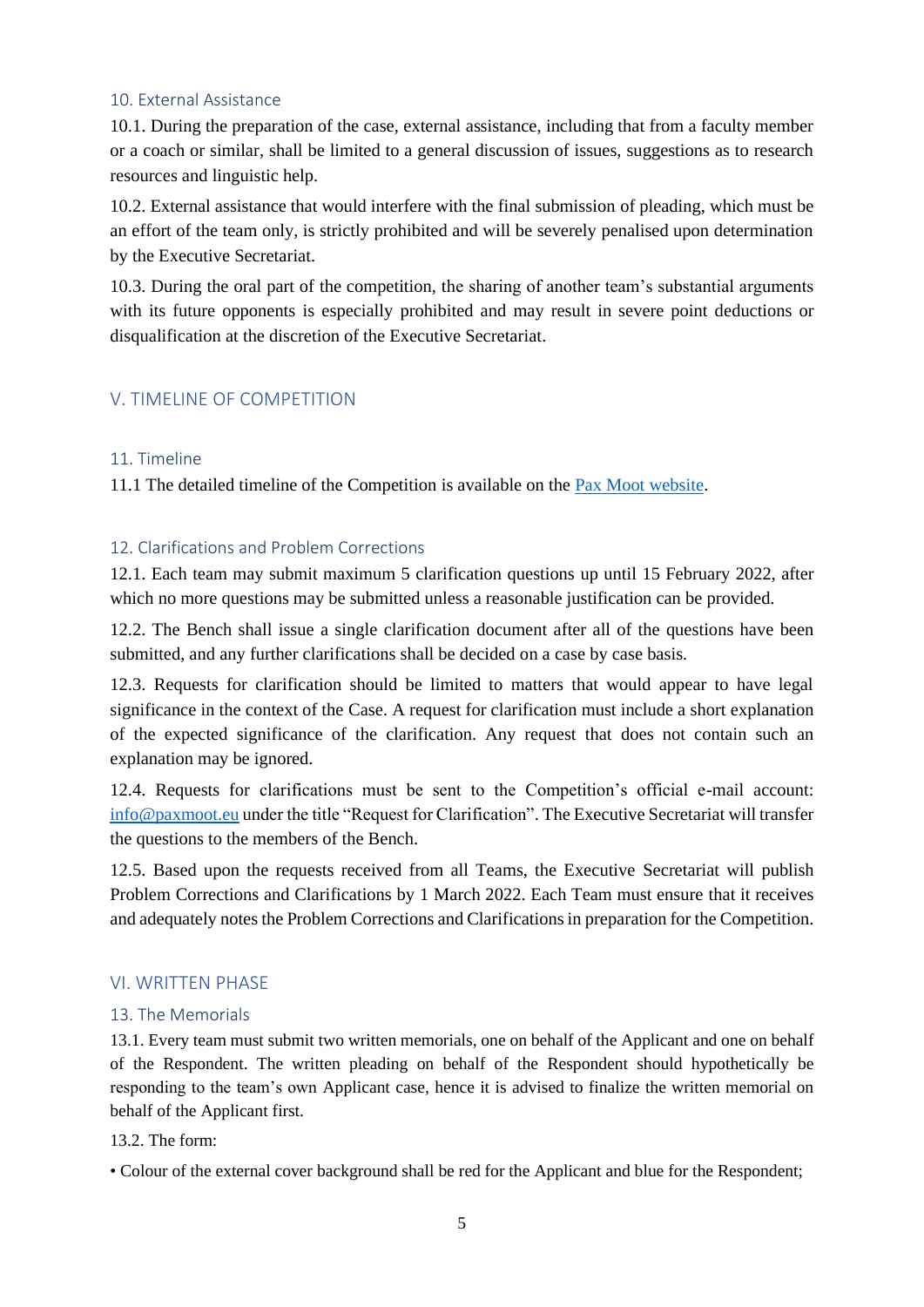• Each written memorial shall be typewritten on A4 paper sheets, the font is Times New Roman, the type face is 1,5 spaced (interlinear space), 12pt font size, 3 cm margin top and bottom, 2 cm margin each side; kerning is not allowed;

- Pages of the written memorials shall be numbered concurrently at the bottom of each page;
- Footnotes shall be numbered concurrently at the bottom of the page, presented in OSCOLA format;
- Written pleadings shall be submitted in the PDF format.

13.3. The page limit of both written memorials shall be minimum 8 and maximum12 pages in total, title page, table of content or bibliography/ index of authorities excluded. The statement of the facts shall not exceed one page. The memorial may end with the succinct exposition of the submissions of the party concerned (*petitum*).

13.4. The identity of the teams beyond the alias assigned upon registration shall not be revealed to the members of the Bench.

13.5. Infractions

13.5.1. Infractions of the instructions regarding the written pleadings may result in penalties, that is loss of points and a possible disqualification. Minor infractions of the Rules may be ignored. The following infractions may give rise to one of the following penalties:

13.5.2. Exceeding the stipulated length of written pleading. An argument section exceeding stipulated length will result in:

• One page exceeding = minus 2 points.

• Two pages exceeding = minus 4 points.

• Three pages exceeding = compulsory disqualification.

13.5.3 Non-conformity with formalities, such as interlinear space (per page), margins, etc. will result in a 2 point reduction of the written submission at the discretion of the judge

13.5.4. In the case of minor infractions the Executive Secretariat may send the written memorial back with comments.

#### <span id="page-5-0"></span>14. Submission

14.1. The teams must submit the written memorial through the official channel provided on the competition's website.

14.2. No team may revise, substitute, add to, delete or in any other manner alter its written memorials after submission.

14.3. Delayed submission of the written memorials. The date of submission will be the date of sending the written memorials to the Executive Secretariat. The deadline for the submission of the written Pleadings can be found on the website. A delayed submission will result in:

- One hour late = minus 1 point.
- Any delay after that  $=$  minus 5 points.
- One day late = compulsory disqualification.

#### <span id="page-5-1"></span>15. The Judging of the Memorials

15.1. The memorials for the Competition shall be judged by the Bench.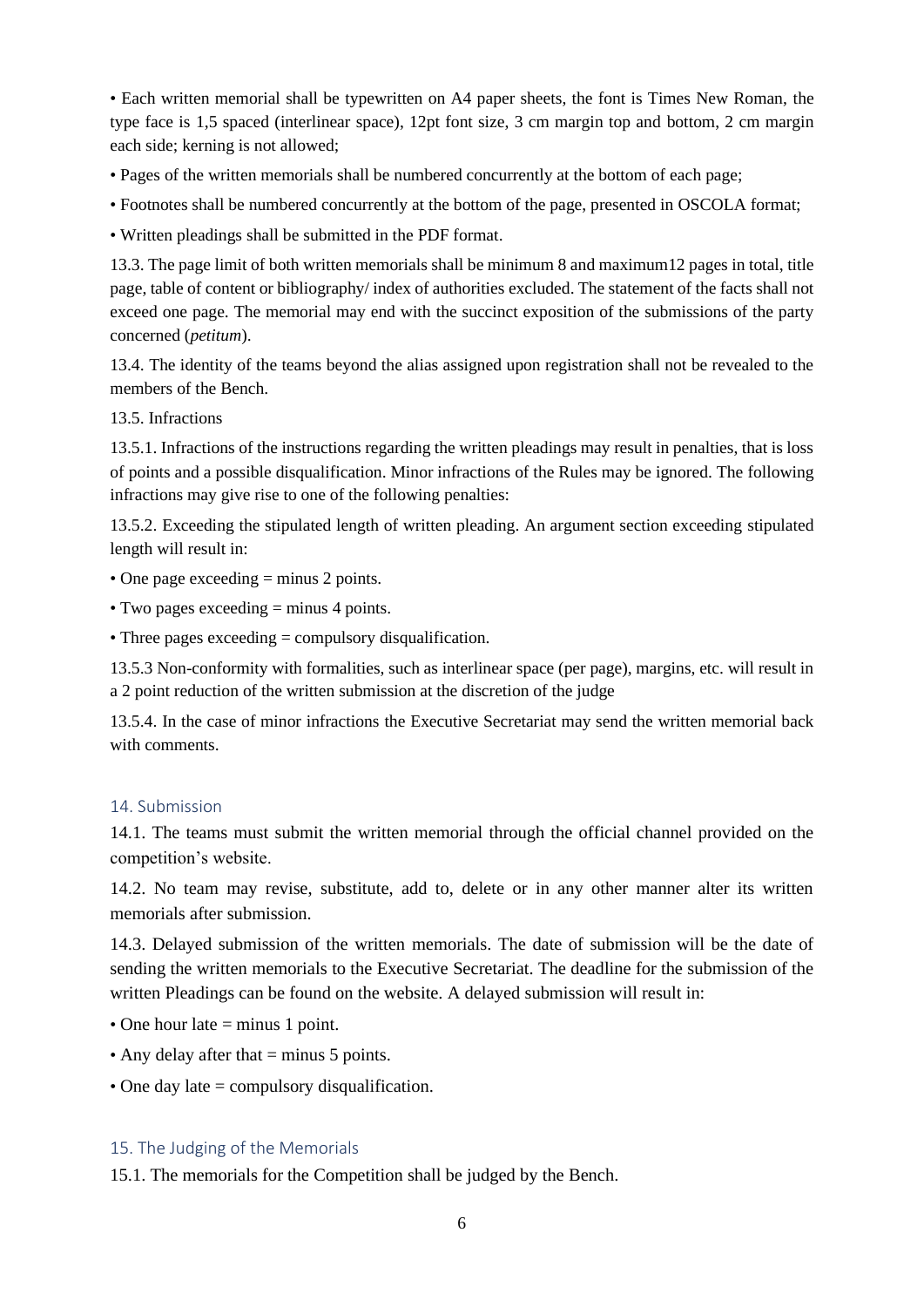15.2. Each memorial shall be judged individually by two (2) members of the Bench, acting independently of one another.

- 15.3. Memorial Scoring Structure
- a. Scores are awarded out of a maximum of 35 points.

b. Scores are awarded for:

- i. Legal analysis: 10 points.
- ii. Research and use of authority: 10 points.
- iii. Clarity of argument and persuasiveness: 10 points.
- iv. Grammar & style: 5 points.

c. Score sheets will be emailed to each team upon the completion of the Competition.

15.4. The final score for a memorial shall be the total points awarded by the two members of the Bench minus any penalty points. The maximum number of points that a team can score for the memorials is seventy (70).

# <span id="page-6-0"></span>VII. ORAL ROUND

**Depending on the development of the COVID-19 Pandemic and related travel restrictions, the Oral Round of the 2022 Borrás Round may be held in a hybrid format with certain teams present in Paris and other teams participating online.**

## <span id="page-6-1"></span>16. Team Selection

16.1. If the number of teams that participated in the written round exceeds the organisational capacity of the Oral Round, only the teams with the highest score shall qualify for the Oral Round. This rule is only to be applied in last resort. The OT shall attempt to include in the Oral Round all teams who submitted their memorials on time.

16.2. Practice moots or training sessions between teams qualified for the Oral Round prior or during the Oral Round are discouraged. Given the limited number of participating teams, the chances that both teams would encounter each other in the Oral Round are high.

# <span id="page-6-2"></span>17. The Oral Arguments

17.1. Each team shall prepare an oral argument for the Applicant and an oral argument for the Respondent. The oral arguments shall be presented in English. During the general rounds each team shall present an oral argument in four (4) of the sessions of the general rounds: twice as Applicant and twice as Respondent. Per session of the preliminary rounds, two team members shall present the team's oral argument for the Applicant or for the Respondent.

17.2. In each oral round the teams shall be assigned a side (Applicant or Respondent) to represent. This will be randomly assigned but made to assure that teams will represent each side twice over the entire general round. The memorials of the other teams are not sent beforehand to the opposing team.

17.3. Teams are expected to plead primarily on private international law issues. Specific instructions shall be provided within the case.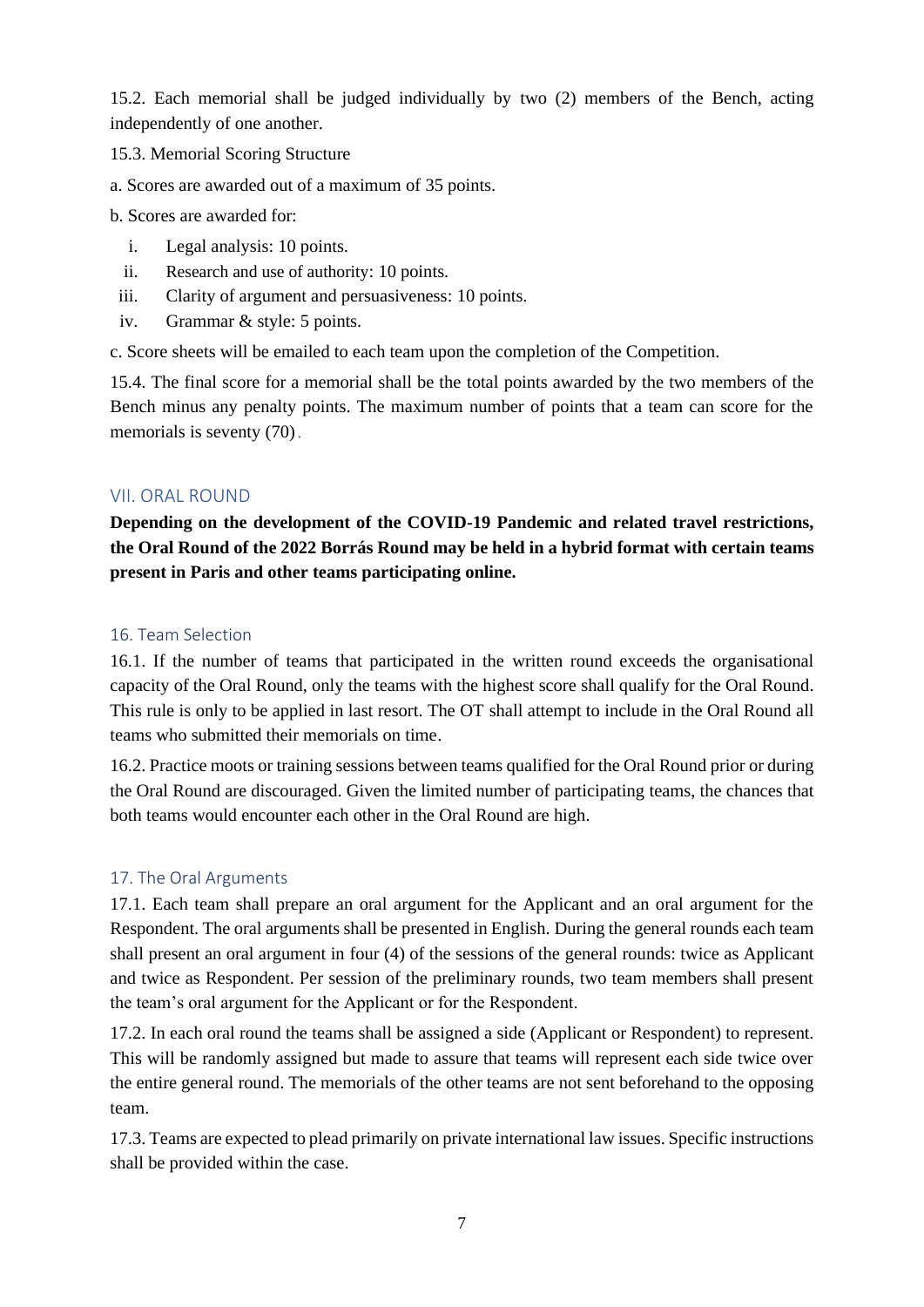17.4. Each oral round consists of 80 minutes of oral pleadings. Applicant and Respondent are each allotted 40 minutes. At the beginning of each session, each team must indicate to the Timekeeper how it wishes to allocate its 40 minutes among (a) its first pleader, (b) its second pleader, and (c) rebuttal (for Applicant) or sur-rebuttal (for Respondent). The team may not allocate more than 25 minutes, including rebuttal or sur-rebuttal, to either pleader. The (sur-)rebuttal is performed by only one of the pleaders. Time allocated for but not used by one pleader may not be used by the other pleader or saved for rebuttal or sur-rebuttal. Any team member may act as a pleader during any round of the Competition, and need not always argue the same side.

17.5. The order of the pleadings in each oral round at all levels of the Competition is:

Applicant 1 & 2 --> Respondent 1 & 2 --> Rebuttal (Applicant 1 or 2) --> Surrebuttal (Respondent 1 or 2).

17.6. The scope of a counsel's pleadings is not limited to the scope of their submitted memorial. The scope of the Applicant's rebuttal is limited to the scope of the Respondent's pleadings proper and the scope of the Respondent's sur-rebuttal is limited to the scope of the Applicant's rebuttal. Failure to keep within these limitations shall be taken into account by the Court judging the session.

#### <span id="page-7-0"></span>18. Number of Pleaders

18.1. Each team must have two and only two pleaders during each session.

18.2. Both pleaders must participate in their team's oral submissions, dividing the team's speaking time amongst themselves to two more or less equal time slots.

18.3. The third and the fourth team member may sit at the team's table at each session as silent researchers. Oral participation of the researchers during the pleadings is strictly forbidden and may be penalised by deduction of points under the discretion of the Executive Secretariat if reported by the Court as having a negative impact on the proceedings. The researchers are allowed to pass documentation or notes to the pleaders.

When teams participate remotely, the researchers are allowed to communicate with the other team members by making use of the private chat function of the electronic platform. Any communication between the coach and the team is forbidden during the session. The host of the session will check the private chats after each session in order to make sure that this rule has not been broken during the session. The four team members and the coach are requested to keep their webcams on during the whole session.

18.4. If the coach attends the pleadings, they must be seated behind their team in order to avoid any contact between the team and the coach during the session.

#### <span id="page-7-1"></span>19. Prohibition of Scouting

19.1.None of the team members or coaches of the team shall be allowed to attend any sessions other than those in which the team is pleading.

#### <span id="page-7-2"></span>19bis. Prohibition of Using Electronic Devices During a Session

19bis.1. The use of electronic sources or any form of (electronic) communication other than Zoom is prohibited during the pleadings of a team. The four team members are requested to keep their webcams on during the whole session, in order to allow the Timekeeper to control this prohibition.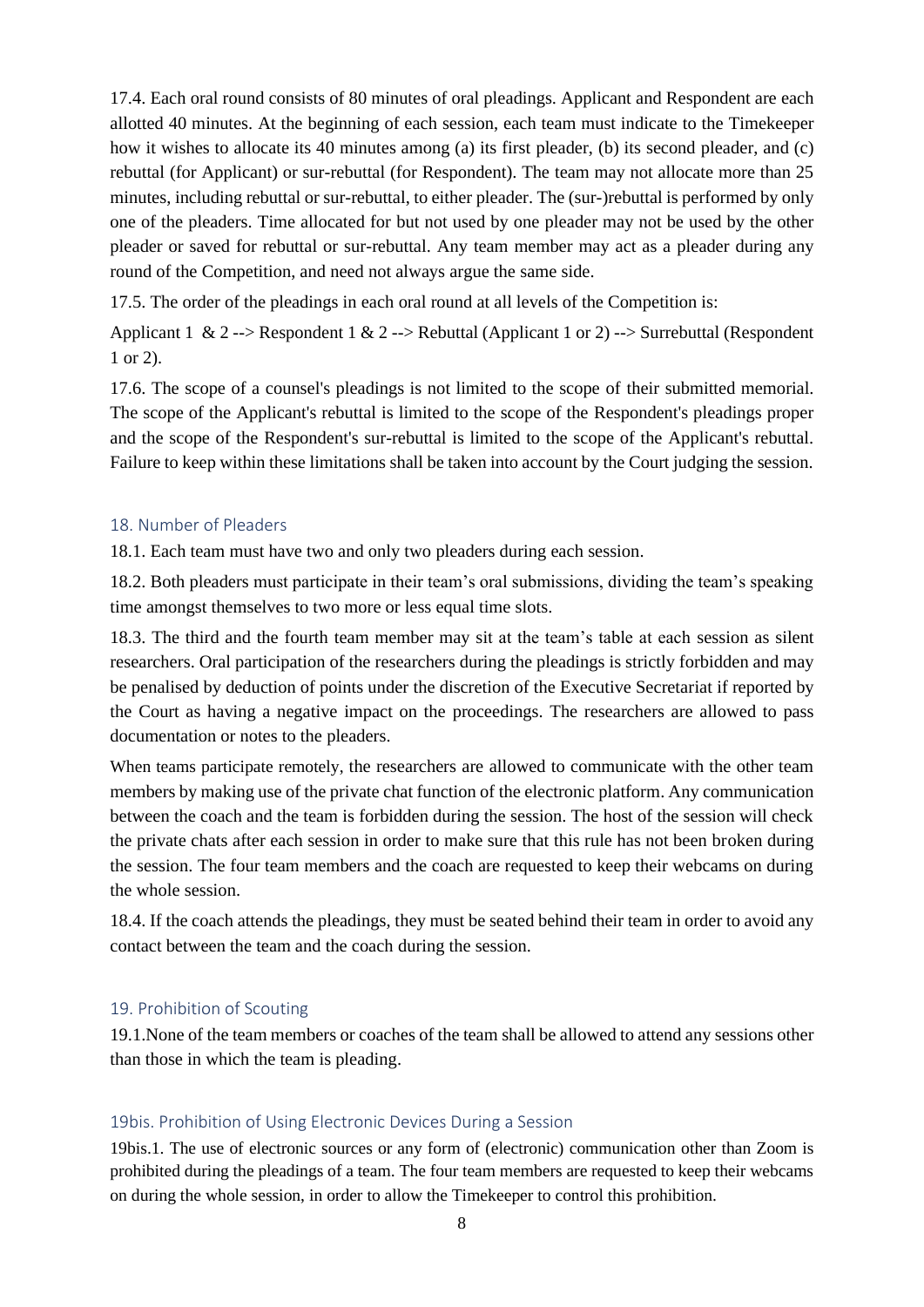19bis.2. Notes for the pleading, legal texts and textbooks can be at the speaker's disposal and shall be clearly visible at the pleaders' table.

#### <span id="page-8-0"></span>20. Spectators

20.1. The presence of team coaches or other spectators affiliated with the team is permitted in the courtroom during an Oral Round in which the Team is competing. Teams are responsible for ensuring that their spectators do not engage in any disruptive behaviour. The spectators must refrain from any comments or extravagant facial expressions, as these may be interpreted as influence of the judges.

20.2. No oral or written communication may take place between the team table and any member of the audience during the session in which that team presents its oral argument, or rebuttal.

#### <span id="page-8-1"></span>21. Questions from the Court

21.1. Members of the Court are invited and encouraged to question the pleader on any point of the argument. There are significant differences in style dependent both on individual personalities and on perceptions of the role of a judge in oral argument. Some judges may interrupt a presentation with persistent or even aggressive questioning. Others may listen to an entire argument without asking any questions. Therefore, teams should be prepared for both styles of sessions.

21.2. Judges must be aware of the fact that the time taken up by replies to questions counts against the allocated time of forty (40) minutes per team.

#### <span id="page-8-2"></span>22. Duration of Oral Presentation and Time Keeping

22.1. The pleadings of each team compose, in principle, of forty (40) minutes. The team should allocate equitably the time available to the two individual counsels. Pleaders should be concise in their replies to questions. The time taken up by replies to questions counts against your time allocation.

22.2. The Timekeeper shall indicate (signs 5, 1, 0) the last minutes of the time allocated to the speaker and will inform the Court when the available time has expired. The Court, taking notice of the Timekeeper's advice, may exceed the time limits stated so long as neither team is allowed more than forty-five (45) minutes to present its argument, including the time necessary to answer the questions of the tribunal. It will be the responsibility of the Court to ensure that the teams are treated fairly.

22.3. The Timekeeper shall be in charge of checking a team's order of pleaders and speaking time of each pleader.

#### <span id="page-8-3"></span>23. The Judging of the Oral Arguments

23.1.The oral arguments shall be judged by a Court consisting of three Judges, with a minimum of two Judges. A member of the Court shall not take part in a hearing involving a team from the University they are professionally engaged in.

23.2. Scores are rewarded out of a maximum of 20 points per speaker. Scores are allocated as follows:

- i. **Knowledge of the Law.** Accurately states and applies rules of law. Demonstrates knowledge of cited cases. Presents strong legal arguments and distinguishing unfavourable authorities: (5 points)
- ii. **Knowledge of the Facts.** Knows and fairly/accurately interprets the facts: (5 points)